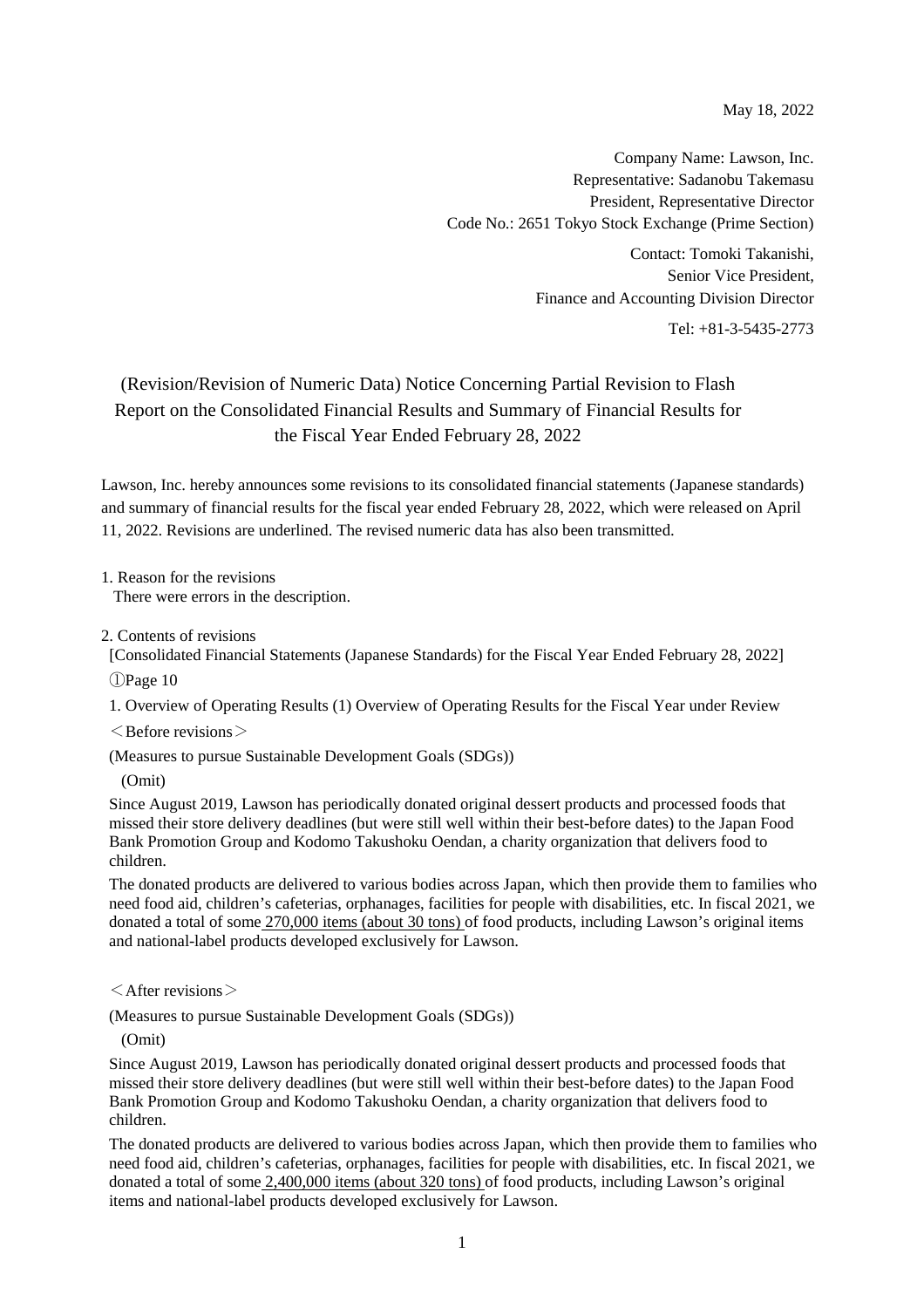## ②Page 19

3. Consolidated Financial Statements and Main Notes

(4) Consolidated Statement of Cash Flows

For the fiscal years ended February 28, 2021 and February 28, 2022

 $\leq$  Before revisions  $\geq$ 

|                                                            |                      | (Millions of yen)    |
|------------------------------------------------------------|----------------------|----------------------|
|                                                            | Previous fiscal year | Current fiscal year  |
|                                                            | From March 1, 2020   | From March 1, 2021   |
|                                                            | to February 28, 2021 | to February 28, 2022 |
| Net cash provided by (used in) operating activities:       |                      |                      |
| Profit before income taxes                                 | 18,230               | 28,098               |
| Depreciation and amortization                              | 80,778               | 79,942               |
| <b>Impairment</b> loss                                     | 16,635               | 16,616               |
| Interest income                                            | (730)                | (976)                |
| Interest expenses                                          | 3,678                | 3,440                |
| Loss (gain) on sales of investment securities              | (6,232)              | (1,103)              |
| Loss on retirement of non-current assets                   | 3,213                | 1,746                |
| Decrease (increase) in notes and accounts receivable-trade | 992                  | (673)                |
| Decrease (increase) in accounts receivable-other           | (1,923)              | 15,068               |
| Increase (decrease) in notes and accounts payable-trade    | (1,952)              | (3, 467)             |
| Increase (decrease) in accounts payable-other              | (4, 417)             | (1,450)              |
| Increase (decrease) in deposits received                   | 53,013               | (94, 328)            |
| Increase (decrease) in net defined benefit liability       | 34                   | 1,153                |
| Net decrease (increase) in call loans for banking business | 10,000               |                      |
| Net increase (decrease) in call money for banking business | 21,000               | 68,000               |
| Other-net                                                  | 51,512               | 45,072               |
| Subtotal                                                   | 243,829              | 157,138              |
| Interest income received                                   | 704                  | 982                  |
| Interest expenses paid                                     | (3,656)              | (3,434)              |
| Income taxes paid                                          | (12, 922)            | (8,042)              |
| Net cash provided by (used in) operating activities        | 227,954              | 146,644              |
| Net cash provided by (used in) investing activities:       |                      |                      |
| Purchase of investment securities                          | (5,010)              | (12,001)             |
| Proceeds from redemption of securities                     | 10                   | 10,000               |
| Purchase of property and store equipment                   | (26,293)             | (39,038)             |
| Purchase of intangible assets                              | (8, 471)             | (7, 731)             |
| Proceeds from sales of investment securities               | 7,792                | 6,073                |
| Purchase of shares of subsidiaries and associates          | (1,733)              | (10,783)             |
| Payments of long-term loans receivable                     | (3,675)              | (5,088)              |
| Collection of long-term loans receivable                   | 4,917                | 7,507                |
| Payments for guarantee deposits                            | (11, 832)            | (11, 122)            |
| Proceeds from collection of guarantee deposits             | 16,010               | 11,904               |
| Purchase of long-term prepaid expenses                     | (380)                | (1,045)              |
| Other-net                                                  | (1,315)              | (457)                |
| Net cash provided by (used in) investing activities        | (29, 983)            | (51, 781)            |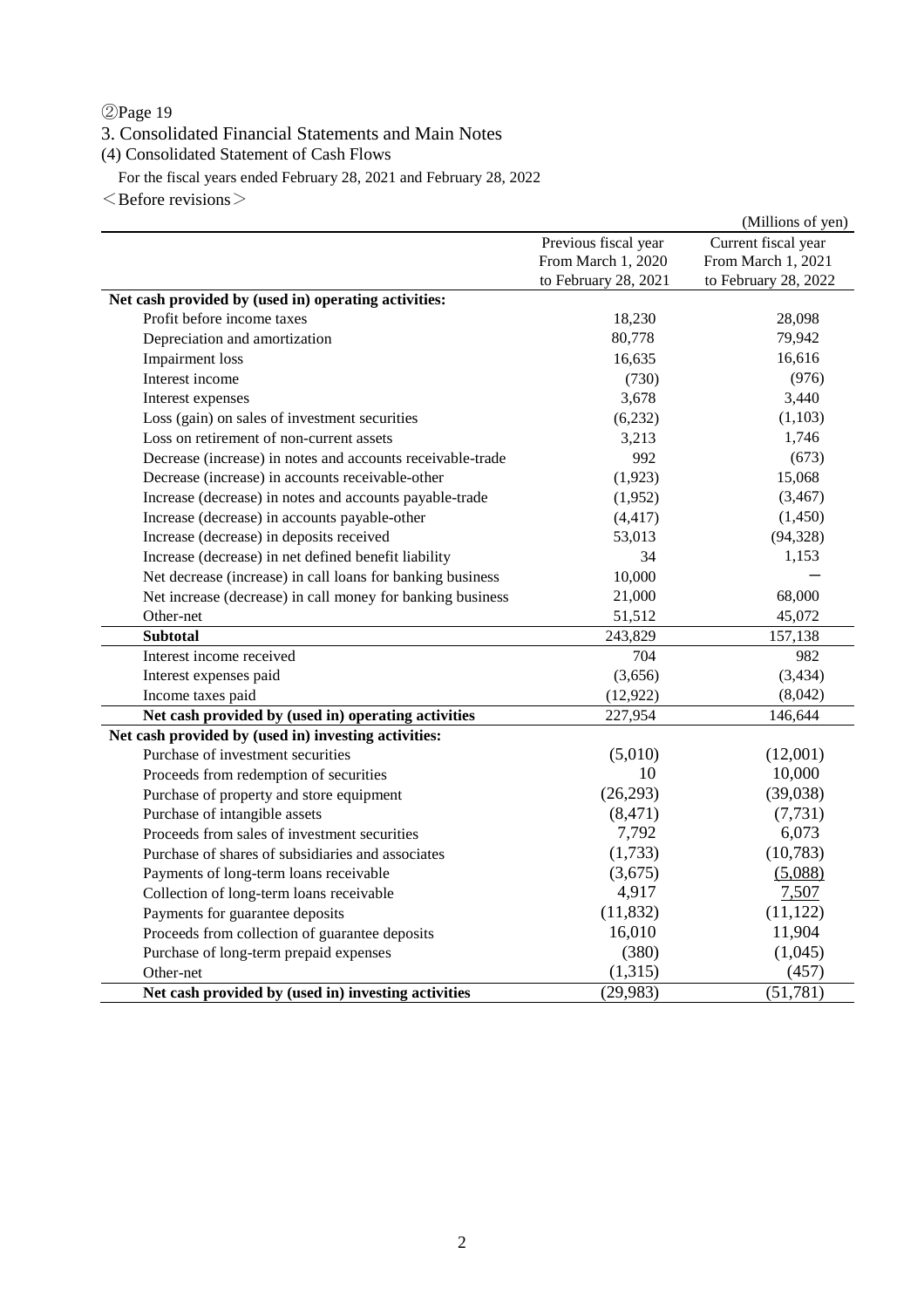### $\leq$ After revisions $>$

|                                                            |                      | (Millions of yen)    |
|------------------------------------------------------------|----------------------|----------------------|
|                                                            | Previous fiscal year | Current fiscal year  |
|                                                            | From March 1, 2020   | From March 1, 2021   |
|                                                            | to February 28, 2021 | to February 28, 2022 |
| Net cash provided by (used in) operating activities:       |                      |                      |
| Profit before income taxes                                 | 18,230               | 28,098               |
| Depreciation and amortization                              | 80,778               | 79,942               |
| Impairment loss                                            | 16,635               | 16,616               |
| Interest income                                            | (730)                | (976)                |
| Interest expenses                                          | 3,678                | 3,440                |
| Loss (gain) on sales of investment securities              | (6,232)              | (1,103)              |
| Loss on retirement of non-current assets                   | 3,213                | 1,746                |
| Decrease (increase) in notes and accounts receivable-trade | 992                  | (673)                |
| Decrease (increase) in accounts receivable-other           | (1,923)              | 15,068               |
| Increase (decrease) in notes and accounts payable-trade    | (1,952)              | (3, 467)             |
| Increase (decrease) in accounts payable-other              | (4, 417)             | (1,450)              |
| Increase (decrease) in deposits received                   | 53,013               | (94, 328)            |
| Increase (decrease) in net defined benefit liability       | 34                   | 1,153                |
| Net decrease (increase) in call loans for banking business | 10,000               |                      |
| Net increase (decrease) in call money for banking business | 21,000               | 68,000               |
| Other-net                                                  | 51,512               | 45,072               |
| <b>Subtotal</b>                                            | 243,829              | 157,138              |
| Interest income received                                   | 704                  | 982                  |
| Interest expenses paid                                     | (3,656)              | (3, 434)             |
| Income taxes paid                                          | (12, 922)            | (8,042)              |
| Net cash provided by (used in) operating activities        | 227,954              | 146,644              |
| Net cash provided by (used in) investing activities:       |                      |                      |
| Purchase of investment securities                          | (5,010)              | (12,001)             |
| Proceeds from redemption of securities                     | 10                   | 10,000               |
| Purchase of property and store equipment                   | (26, 293)            | (39,038)             |
| Purchase of intangible assets                              | (8, 471)             | (7, 731)             |
| Proceeds from sales of investment securities               | 7,792                | 6,073                |
| Purchase of shares of subsidiaries and associates          | (1,733)              | (10, 783)            |
| Payments of long-term loans receivable                     | (3,675)              | (2,352)              |
| Collection of long-term loans receivable                   | 4,917                | 4,772                |
| Payments for guarantee deposits                            | (11, 832)            | (11, 122)            |
| Proceeds from collection of guarantee deposits             | 16,010               | 11,904               |
| Purchase of long-term prepaid expenses                     | (380)                | (1,045)              |
| Other-net                                                  | (1,315)              | (457)                |
| Net cash provided by (used in) investing activities        | (29, 983)            | (51, 781)            |